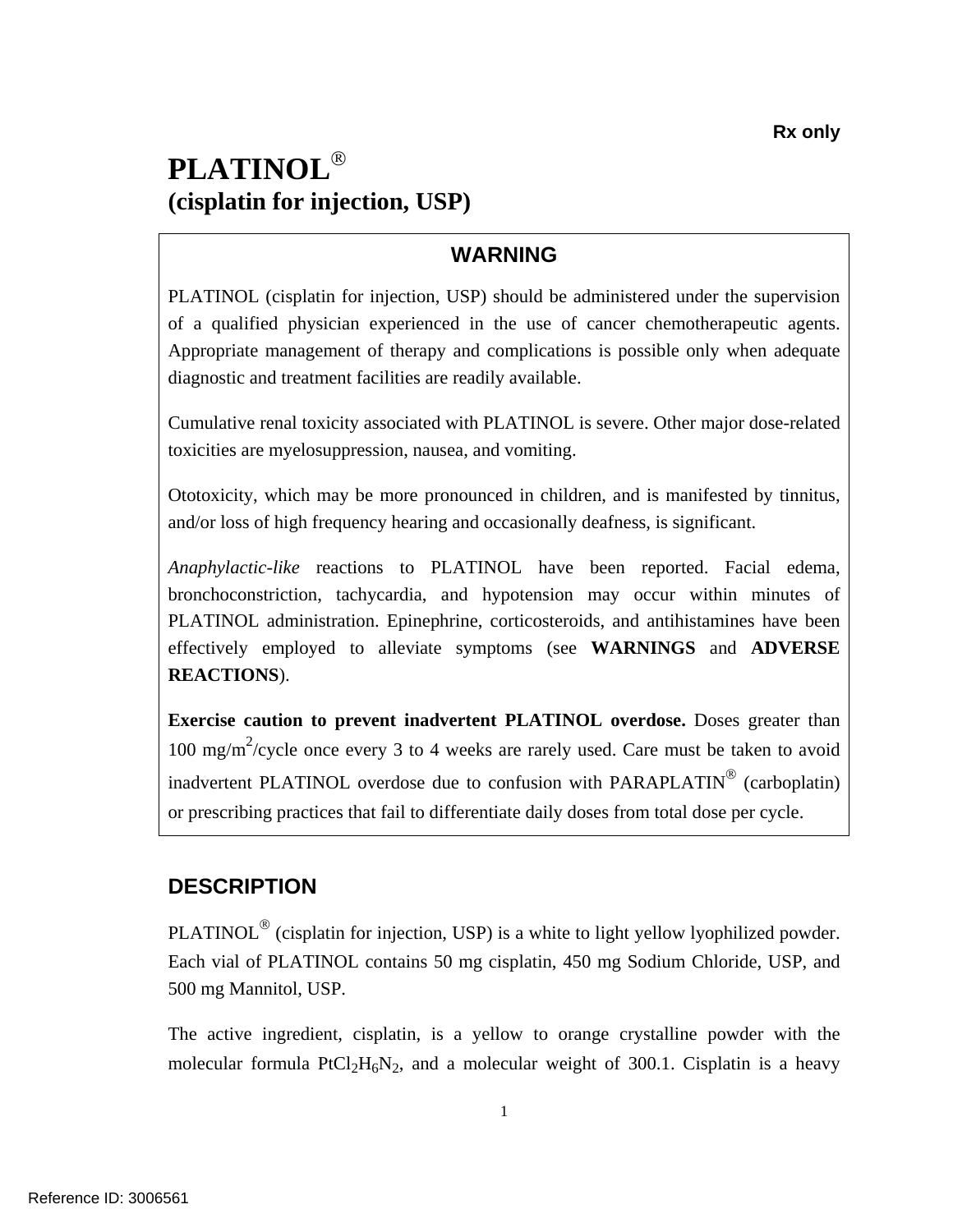<span id="page-1-0"></span>metal complex containing a central atom of platinum surrounded by two chloride atoms and two ammonia molecules in the cis position. It is soluble in water or saline at 1 mg/mL and in dimethylformamide at 24 mg/mL. It has a melting point of 207° C.



#### **CLINICAL PHARMACOLOGY**

Plasma concentrations of the parent compound, cisplatin, decay monoexponentially with a half-life of about 20 to 30 minutes following bolus administrations of 50 or 100 mg/m<sup>2</sup> doses. Monoexponential decay and plasma half-lives of about 0.5 hour are also seen following 2-hour or 7-hour infusions of 100 mg/m<sup>2</sup>. After the latter, the total body clearances and volumes of distribution at steady-state for cisplatin are about 15 to 16 L/h/m<sup>2</sup> and 11 to 12 L/m<sup>2</sup>.

Due to its unique chemical structure, the chlorine atoms of cisplatin are more subject to chemical displacement reactions by nucleophiles, such as water or sulfhydryl groups, than to enzyme-catalyzed metabolism. At physiological pH in the presence of 0.1M NaCl, the predominant molecular species are cisplatin and monohydroxymonochloro *cis*diammine platinum (II) in nearly equal concentrations. The latter, combined with the possible direct displacement of the chlorine atoms by sulfhydryl groups of amino acids or proteins, accounts for the instability of cisplatin in biological matrices. The ratios of cisplatin to total free (ultrafilterable) platinum in the plasma vary considerably between patients and range from 0.5 to 1.1 after a dose of 100 mg/m<sup>2</sup>.

 that is characteristic of normal drug-protein binding. However, the platinum from Cisplatin does not undergo the instantaneous and reversible binding to plasma proteins cisplatin, but not cisplatin itself, becomes bound to several plasma proteins, including albumin, transferrin, and gamma globulin. Three hours after a bolus injection and two hours after the end of a three-hour infusion, 90% of the plasma platinum is protein bound. The complexes between albumin and the platinum from cisplatin do not dissociate to a significant extent and are slowly eliminated with a minimum half-life of five days or more.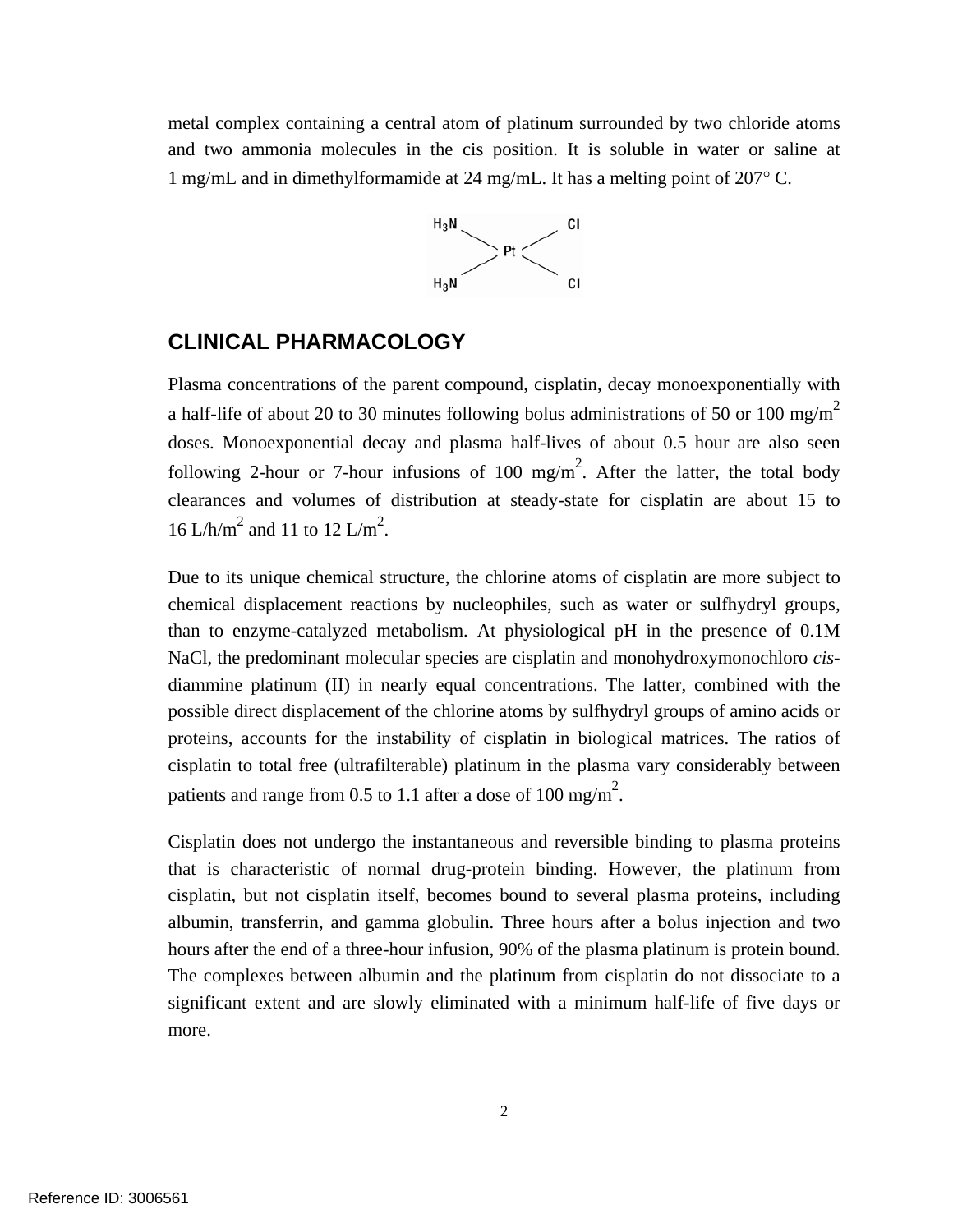Following cisplatin doses of 20 to 120 mg/m<sup>2</sup>, the concentrations of platinum are highest in liver, prostate, and kidney; somewhat lower in bladder, muscle, testicle, pancreas, and spleen; and lowest in bowel, adrenal, heart, lung, cerebrum, and cerebellum. Platinum is present in tissues for as long as 180 days after the last administration. With the exception of intracerebral tumors, platinum concentrations in tumors are generally somewhat lower than the concentrations in the organ where the tumor is located. Different metastatic sites in the same patient may have different platinum concentrations. Hepatic metastases have the highest platinum concentrations, but these are similar to the platinum concentrations in normal liver. Maximum red blood cell concentrations of platinum are reached within 90 to 150 minutes after a 100 mg/m<sup>2</sup> dose of cisplatin and decline in a biphasic manner with a terminal half-life of 36 to 47 days.

Over a dose range of 40 to 140 mg cisplatin/m<sup>2</sup> given as a bolus injection or as infusions varying in length from 1 hour to 24 hours, from 10% to about 40% of the administered platinum is excreted in the urine in 24 hours. Over five days following administration of 40 to 100 mg/m<sup>2</sup> doses given as rapid, 2- to 3-hour, or 6- to 8-hour infusions, a mean of 35% to 51% of the dosed platinum is excreted in the urine. Similar mean urinary recoveries of platinum of about 14% to 30% of the dose are found following five daily administrations of 20, 30, or 40 mg/m<sup>2</sup>/day. Only a small percentage of the administered platinum is excreted beyond 24 hours post-infusion and most of the platinum excreted in the urine in 24 hours is excreted within the first few hours. Platinum-containing species excreted in the urine are the same as those found following the incubation of cisplatin with urine from healthy subjects, except that the proportions are different.

The parent compound, cisplatin, is excreted in the urine and accounts for 13% to 17% of the dose excreted within one hour after administration of 50 mg/m<sup>2</sup>. The mean renal clearance of cisplatin exceeds creatinine clearance and is 62 and 50 mL/min/m<sup>2</sup> following administration of 100 mg/m<sup>2</sup> as 2-hour or 6- to 7-hour infusions, respectively.

The renal clearance of free (ultrafilterable) platinum also exceeds the glomerular filtration rate indicating that cisplatin or other platinum-containing molecules are actively secreted by the kidneys. The renal clearance of free platinum is nonlinear and variable and is dependent on dose, urine flow rate, and individual variability in the extent of active secretion and possible tubular reabsorption.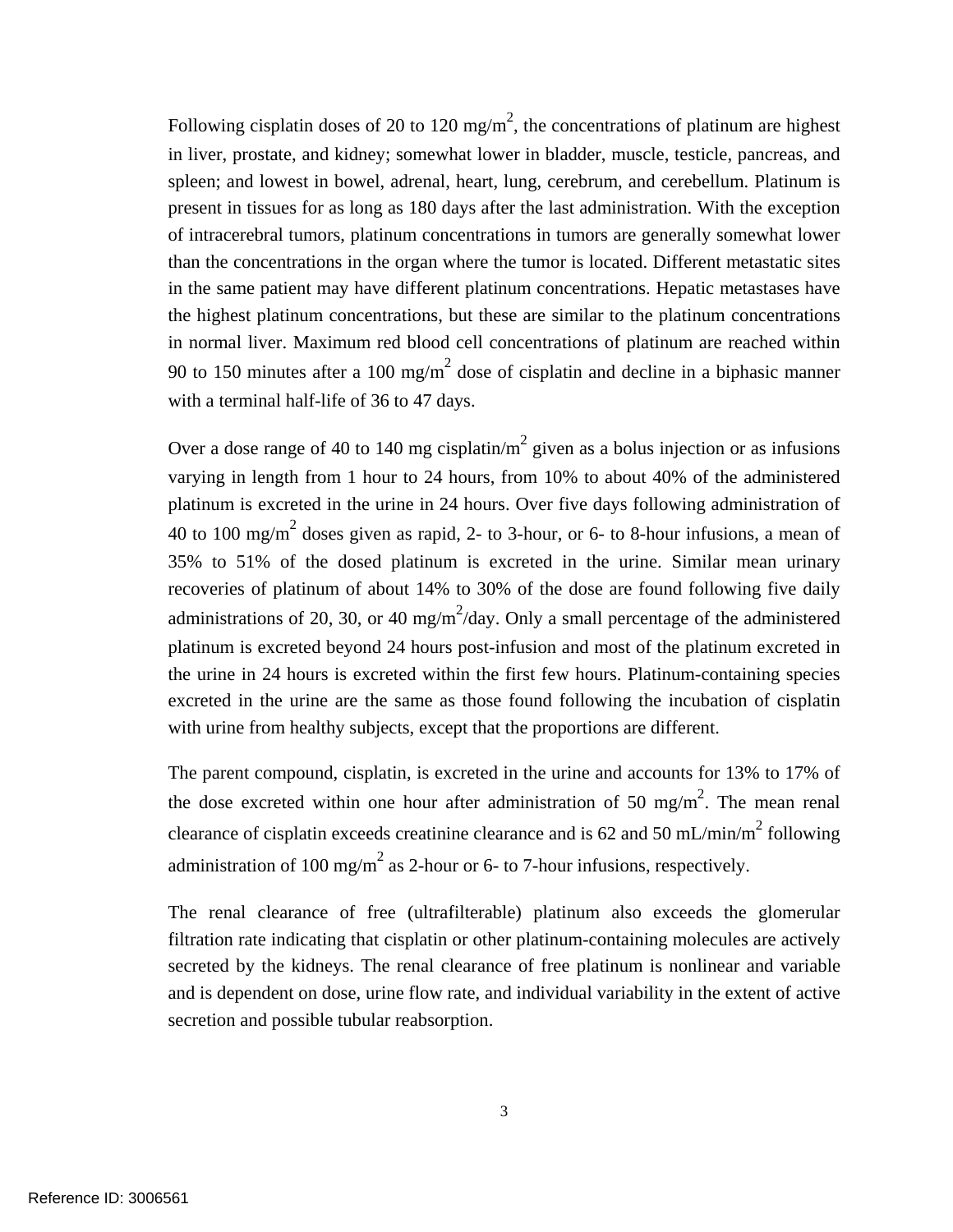There is a potential for accumulation of ultrafilterable platinum plasma concentrations whenever cisplatin is administered on a daily basis but not when dosed on an intermittent basis.

No significant relationships exist between the renal clearance of either free platinum or cisplatin and creatinine clearance.

Although small amounts of platinum are present in the bile and large intestine after administration of cisplatin, the fecal excretion of platinum appears to be insignificant.

## **INDICATIONS AND USAGE**

PLATINOL (cisplatin for injection, USP) is indicated as therapy to be employed as follows:

### **Metastatic Testicular Tumors**

In established combination therapy with other approved chemotherapeutic agents in patients with metastatic testicular tumors who have already received appropriate surgical and/or radiotherapeutic procedures.

### **Metastatic Ovarian Tumors**

In established combination therapy with other approved chemotherapeutic agents in patients with metastatic ovarian tumors who have already received appropriate surgical and/or radiotherapeutic procedures. An established combination consists of PLATINOL and cyclophosphamide. PLATINOL, as a single agent, is indicated as secondary therapy in patients with metastatic ovarian tumors refractory to standard chemotherapy who have not previously received PLATINOL therapy.

### **Advanced Bladder Cancer**

PLATINOL is indicated as a single agent for patients with transitional cell bladder cancer which is no longer amenable to local treatments, such as surgery and/or radiotherapy.

### **CONTRAINDICATIONS**

PLATINOL is contraindicated in patients with preexisting renal impairment. PLATINOL should not be employed in myelosuppressed patients, or in patients with hearing impairment.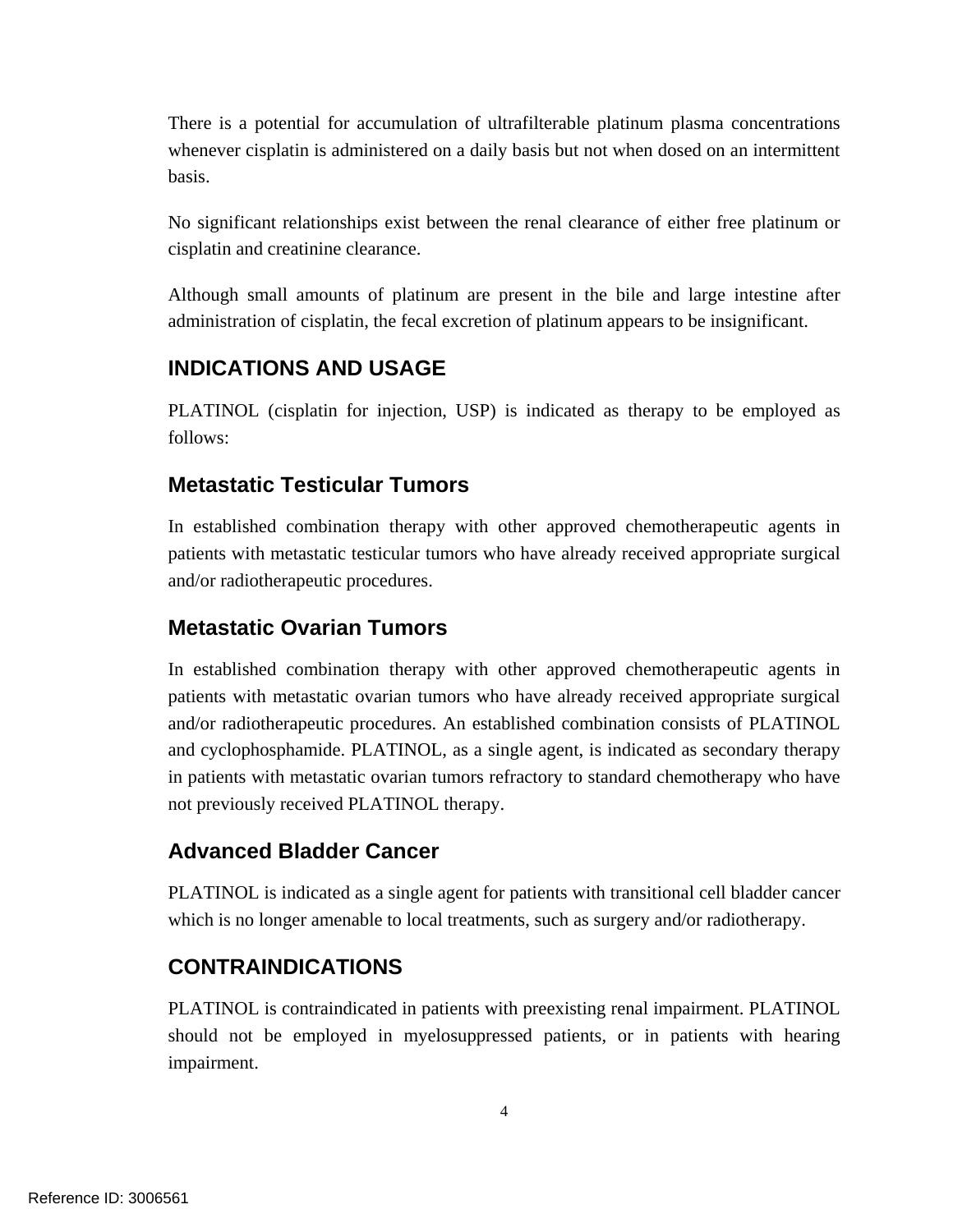PLATINOL is contraindicated in patients with a history of allergic reactions to PLATINOL or other platinum-containing compounds.

### **WARNINGS**

PLATINOL (cisplatin for injection, USP) produces cumulative nephrotoxicity which is potentiated by aminoglycoside antibiotics. The serum creatinine, blood urea nitrogen (BUN), creatinine clearance, and magnesium, sodium, potassium, and calcium levels should be measured prior to initiating therapy, and prior to each subsequent course. At the recommended dosage, PLATINOL should not be given more frequently than once every 3 to 4 weeks (see **ADVERSE REACTIONS**). Elderly patients may be more susceptible to nephrotoxicity (see **PRECAUTIONS: Geriatric Use**).

There are reports of severe neuropathies in patients in whom regimens are employed using higher doses of PLATINOL or greater dose frequencies than those recommended. These neuropathies may be irreversible and are seen as paresthesias in a stocking-glove distribution, areflexia, and loss of proprioception and vibratory sensation. Elderly patients may be more susceptible to peripheral neuropathy (see **PRECAUTIONS: Geriatric Use**).

Loss of motor function has also been reported.

Anaphylactic-like reactions to PLATINOL have been reported. These reactions have occurred within minutes of administration to patients with prior exposure to PLATINOL, and have been alleviated by administration of epinephrine, corticosteroids, and antihistamines.

Since ototoxicity of PLATINOL is cumulative, audiometric testing should be performed prior to initiating therapy and prior to each subsequent dose of drug (see **ADVERSE REACTIONS**).

PLATINOL can cause fetal harm when administered to a pregnant woman. PLATINOL is mutagenic in bacteria and produces chromosome aberrations in animal cells in tissue culture. In mice PLATINOL is teratogenic and embryotoxic. If this drug is used during pregnancy or if the patient becomes pregnant while taking this drug, the patient should be apprised of the potential hazard to the fetus. Patients should be advised to avoid becoming pregnant.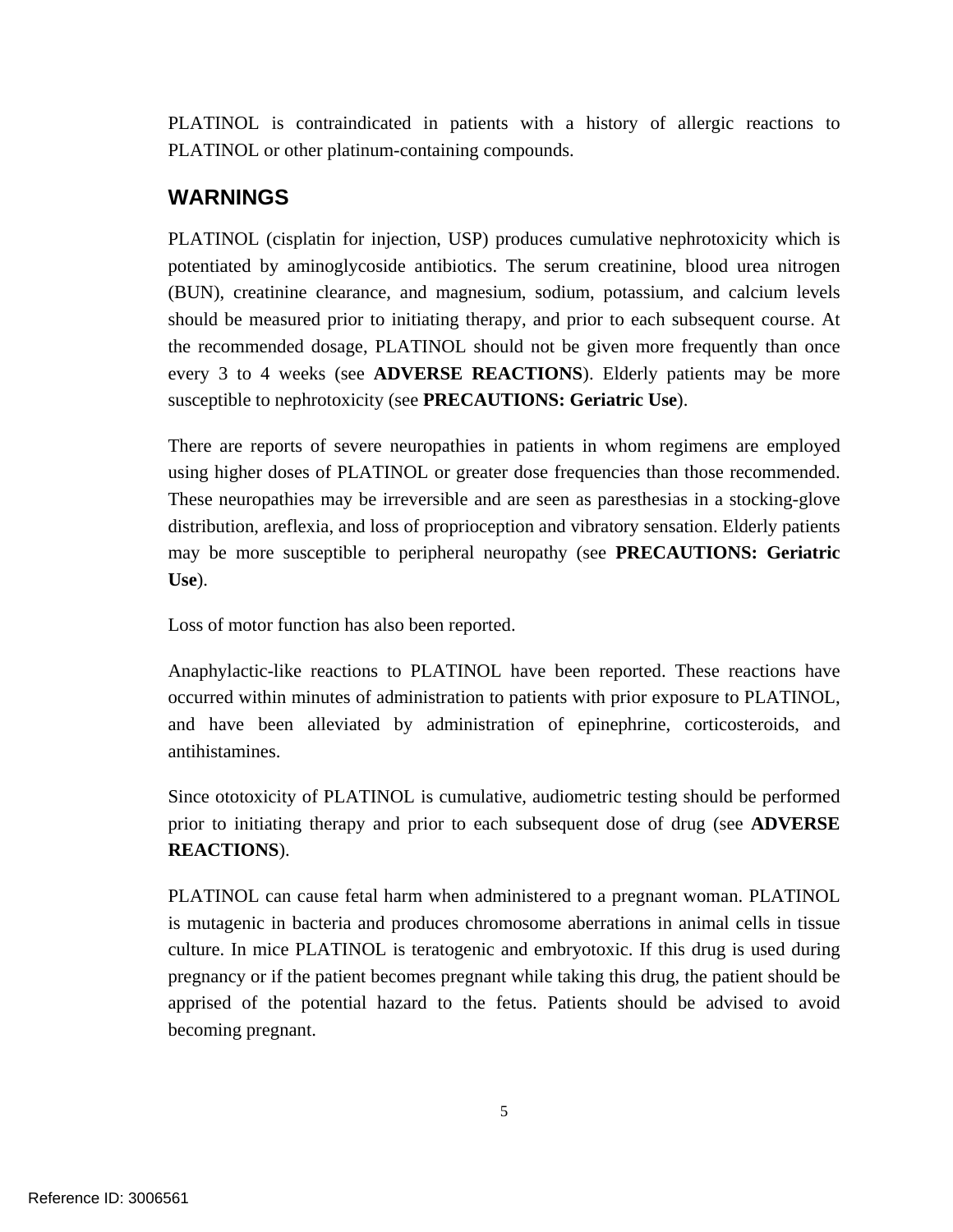The carcinogenic effect of PLATINOL was studied in BD IX rats. PLATINOL was administered intraperitoneally (i.p.) to 50 BD IX rats for 3 weeks, 3 X 1 mg/kg body weight per week. Four hundred and fifty-five days after the first application, 33 animals died, 13 of them related to malignancies: 12 leukemias and 1 renal fibrosarcoma.

The development of acute leukemia coincident with the use of PLATINOL has been reported. In these reports, PLATINOL was generally given in combination with other leukemogenic agents.

Injection site reactions may occur during the administration of PLATINOL (see **ADVERSE REACTIONS**). Given the possibility of extravasation, it is recommended to closely monitor the infusion site for possible infiltration during drug administration. A specific treatment for extravasation reactions is unknown at this time.

### **PRECAUTIONS**

Peripheral blood counts should be monitored weekly. Liver function should be monitored periodically. Neurologic examination should also be performed regularly (see **ADVERSE REACTIONS**).

### **Drug Interactions**

Plasma levels of anticonvulsant agents may become subtherapeutic during cisplatin therapy.

In a randomized trial in advanced ovarian cancer, response duration was adversely affected when pyridoxine was used in combination with altretamine (hexamethylmelamine) and PLATINOL.

### **Carcinogenesis, Mutagenesis, Impairment of Fertility**

See **WARNINGS**.

### **Pregnancy**

Category D. See **WARNINGS**.

### **Nursing Mothers**

Cisplatin has been reported to be found in human milk; patients receiving PLATINOL should not breast-feed.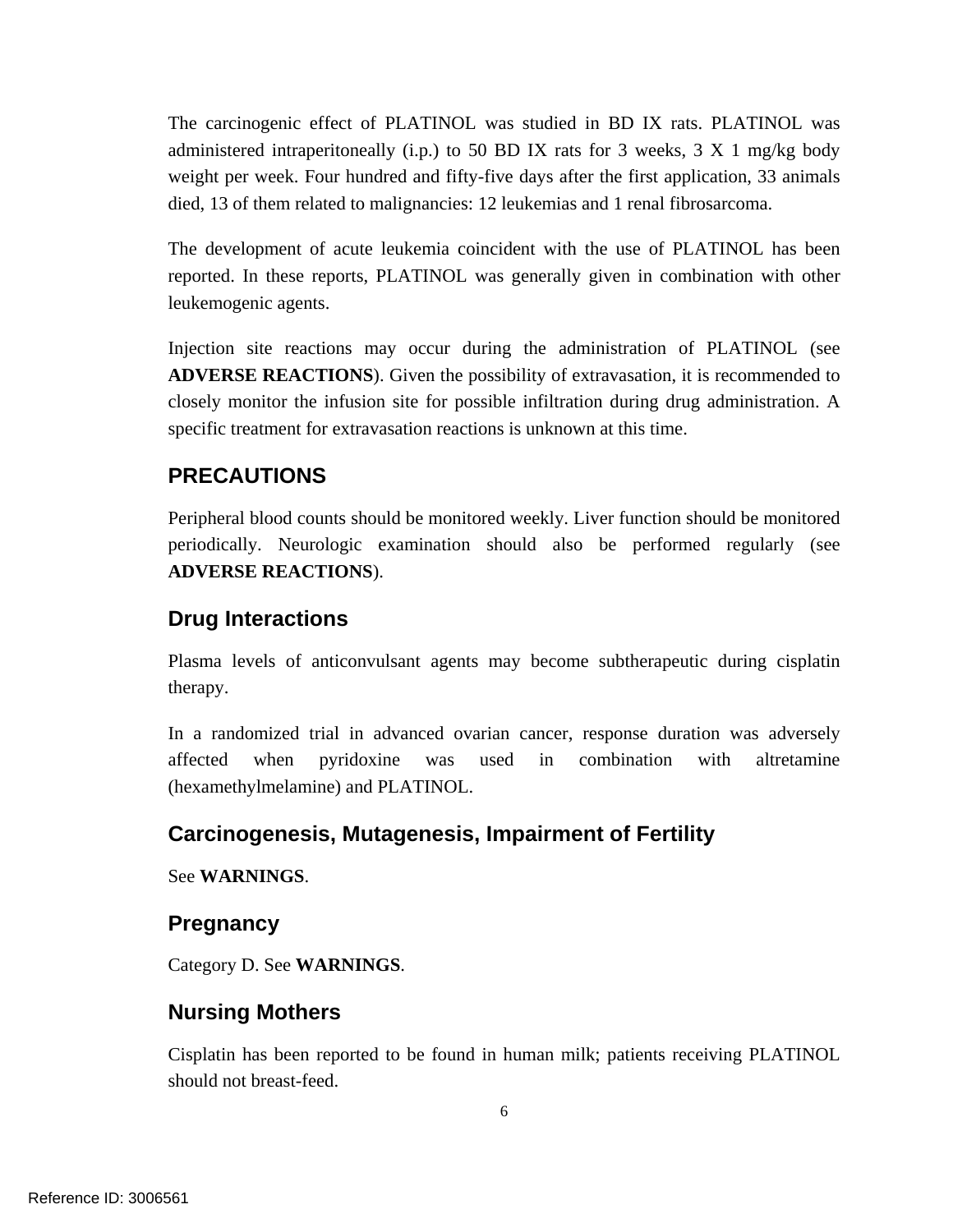### **Pediatric Use**

Safety and effectiveness in pediatric patients have not been established.

#### **Geriatric Use**

Insufficient data are available from clinical trials of cisplatin in the treatment of metastatic testicular tumors or advanced bladder cancer to determine whether elderly patients respond differently than younger patients. In four clinical trials of combination chemotherapy for advanced ovarian carcinoma, 1484 patients received cisplatin either in combination with cyclophosphamide or paclitaxel. Of these, 426 (29%) were older than 65 years. In these trials, age was not found to be a prognostic factor for survival. However, in a later secondary analysis for one of these trials, elderly patients were found to have shorter survival compared with younger patients. In all four trials, elderly patients experienced more severe neutropenia than younger patients. Higher incidences of severe thrombocytopenia and leukopenia were also seen in elderly compared with younger patients, although not in all cisplatin-containing treatment arms. In the two trials where nonhematologic toxicity was evaluated according to age, elderly patients had a numerically higher incidence of peripheral neuropathy than younger patients. Other reported clinical experience suggests that elderly patients may be more susceptible to myelosuppression, infectious complications, and nephrotoxicity than younger patients.

Cisplatin is known to be substantially excreted by the kidney and is contraindicated in patients with preexisting renal impairment. Because elderly patients are more likely to have decreased renal function, care should be taken in dose selection, and renal function should be monitored.

### **ADVERSE REACTIONS**

### **Nephrotoxicity**

Dose-related and cumulative renal insufficiency, including acute renal failure, is the major dose-limiting toxicity of PLATINOL. Renal toxicity has been noted in 28% to 36% of patients treated with a single dose of 50 mg/m<sup>2</sup>. It is first noted during the second week after a dose and is manifested by elevations in BUN and creatinine, serum uric acid and/or a decrease in creatinine clearance. **Renal toxicity becomes more prolonged and severe with repeated courses of the drug. Renal function must return to normal**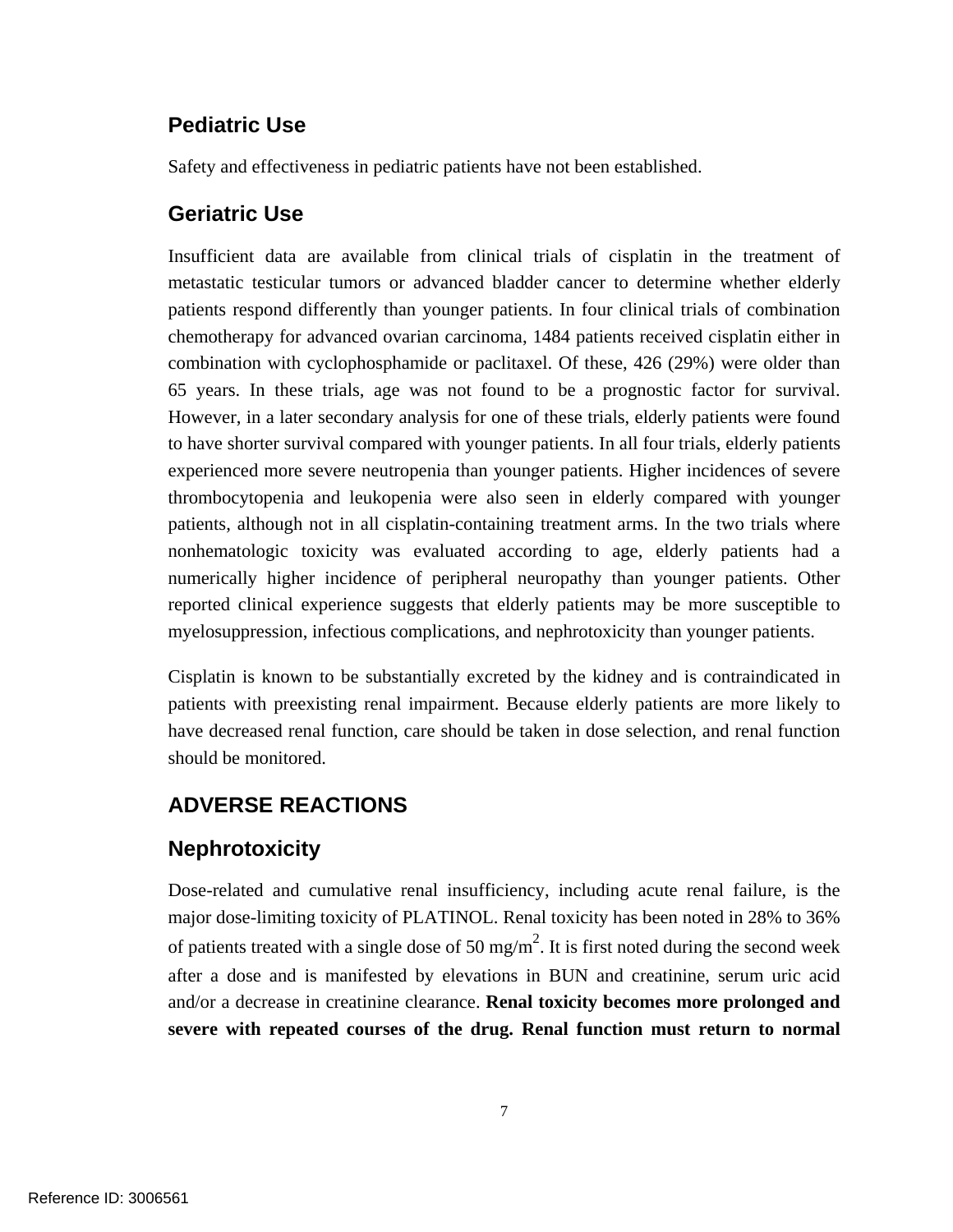**before another dose of PLATINOL can be given.** Elderly patients may be more susceptible to nephrotoxicity (see **PRECAUTIONS: Geriatric Use**).

Impairment of renal function has been associated with renal tubular damage. The administration of PLATINOL using a 6- to 8-hour infusion with intravenous hydration, and mannitol has been used to reduce nephrotoxicity. However, renal toxicity still can occur after utilization of these procedures.

### **Ototoxicity**

Ototoxicity has been observed in up to 31% of patients treated with a single dose of PLATINOL 50 mg/m<sup>2</sup>, and is manifested by tinnitus and/or hearing loss in the high frequency range (4000 to 8000 Hz). Decreased ability to hear normal conversational tones may occur. Deafness after the initial dose of PLATINOL has been reported. Ototoxic effects may be more severe in children receiving PLATINOL. Hearing loss can be unilateral or bilateral and tends to become more frequent and severe with repeated doses. Ototoxicity may be enhanced with prior or simultaneous cranial irradiation. It is unclear whether PLATINOL-induced ototoxicity is reversible. Ototoxic effects may be related to the peak plasma concentration of PLATINOL. Careful monitoring of audiometry should be performed prior to initiation of therapy and prior to subsequent doses of PLATINOL.

Vestibular toxicity has also been reported.

Ototoxicity may become more severe in patients being treated with other drugs with nephrotoxic potential.

### **Hematologic**

Myelosuppression occurs in 25% to 30% of patients treated with PLATINOL. The nadirs in circulating platelets and leukocytes occur between days 18 to 23 (range 7.5 to 45) with most patients recovering by day 39 (range 13 to 62). Leukopenia and thrombocytopenia are more pronounced at higher doses  $(>50 \text{ mg/m}^2)$ . Anemia (decrease of 2 g hemoglobin/100 mL) occurs at approximately the same frequency and with the same timing as leukopenia and thrombocytopenia. Fever and infection have also been reported in patients with neutropenia. Potential fatalities due to infection (secondary to myelosuppression) have been reported. Elderly patients may be more susceptible to myelosuppression (see **PRECAUTIONS: Geriatric Use**).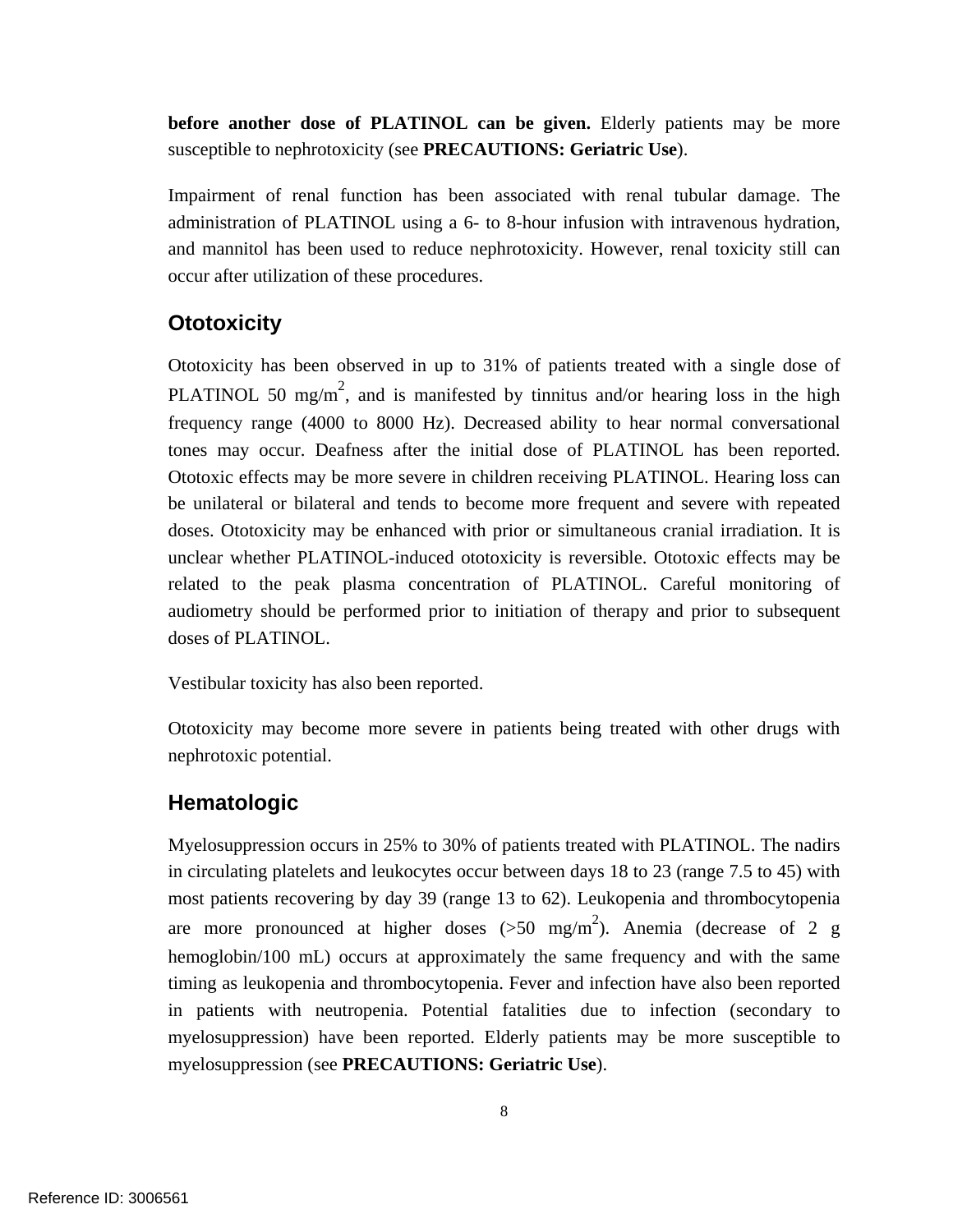In addition to anemia secondary to myelosuppression, a Coombs' positive hemolytic anemia has been reported. In the presence of cisplatin hemolytic anemia, a further course of treatment may be accompanied by increased hemolysis and this risk should be weighed by the treating physician.

The development of acute leukemia coincident with the use of PLATINOL has been reported. In these reports, PLATINOL was generally given in combination with other leukemogenic agents.

### **Gastrointestinal**

Marked nausea and vomiting occur in almost all patients treated with PLATINOL, and may be so severe that the drug must be discontinued. Nausea and vomiting may begin within 1 to 4 hours after treatment and last up to 24 hours. Various degrees of vomiting, nausea and/or anorexia may persist for up to 1 week after treatment.

Delayed nausea and vomiting (begins or persists 24 hours or more after chemotherapy) has occurred in patients attaining complete emetic control on the day of PLATINOL therapy.

Diarrhea has also been reported.

### **OTHER TOXICITIES**

Vascular toxicities coincident with the use of PLATINOL in combination with other antineoplastic agents have been reported. The events are clinically heterogeneous and may include myocardial infarction, cerebrovascular accident, thrombotic microangiopathy (hemolytic-uremic syndrome [HUS]), or cerebral arteritis. Various mechanisms have been proposed for these vascular complications. There are also reports of Raynaud's phenomenon occurring in patients treated with the combination of bleomycin, vinblastine with or without PLATINOL. It has been suggested that hypomagnesemia developing coincident with the use of PLATINOL may be an added, although not essential, factor associated with this event. However, it is currently unknown if the cause of Raynaud's phenomenon in these cases is the disease, underlying vascular compromise, bleomycin, vinblastine, hypomagnesemia, or a combination of any of these factors.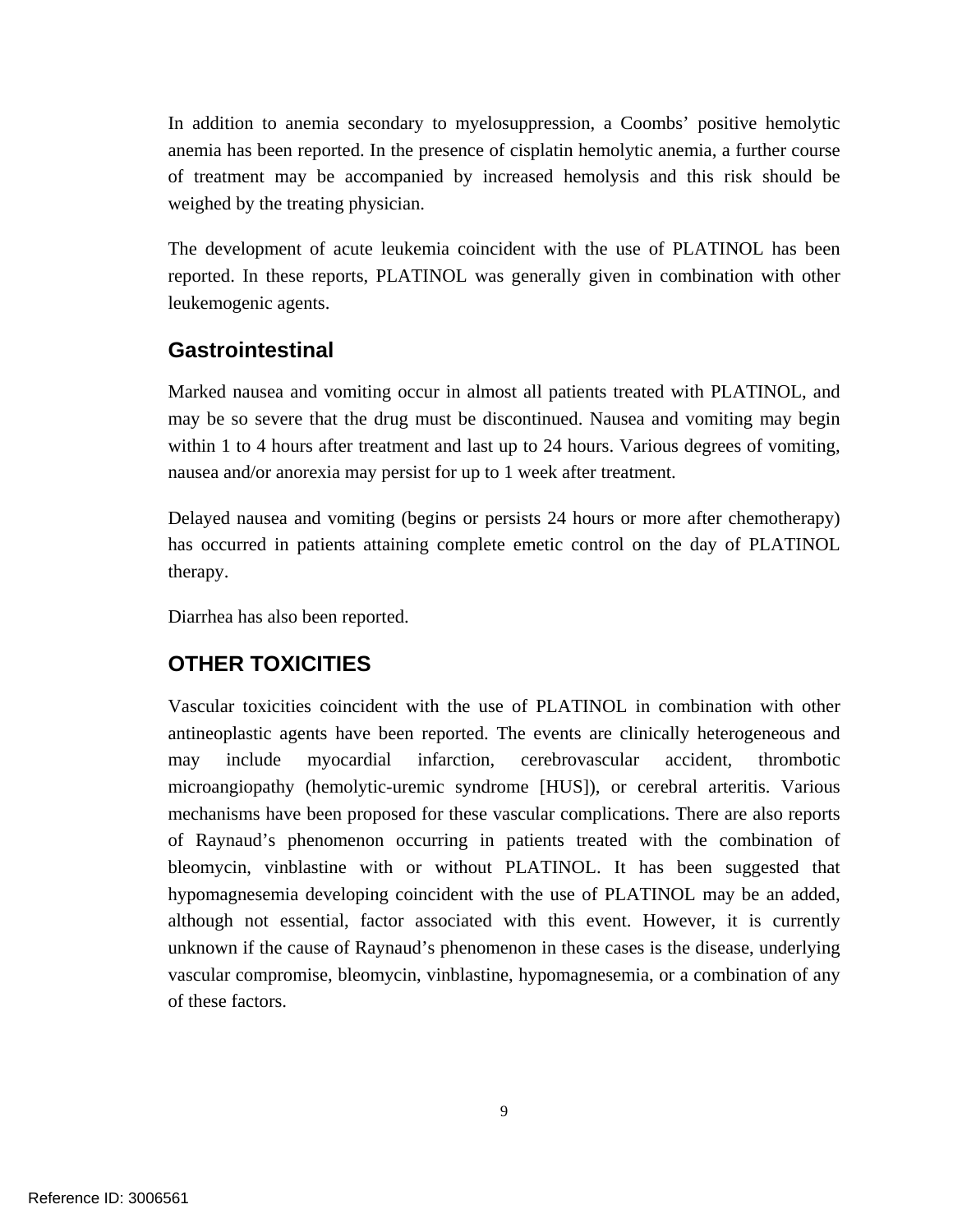### **Serum Electrolyte Disturbances**

Hypomagnesemia, hypocalcemia, hyponatremia, hypokalemia, and hypophosphatemia have been reported to occur in patients treated with PLATINOL and are probably related to renal tubular damage. Tetany has been reported in those patients with hypocalcemia and hypomagnesemia. Generally, normal serum electrolyte levels are restored by administering supplemental electrolytes and discontinuing PLATINOL.

Inappropriate antidiuretic hormone syndrome has also been reported.

# **Hyperuricemia**

Hyperuricemia has been reported to occur at approximately the same frequency as the increases in BUN and serum creatinine.

It is more pronounced after doses greater than 50 mg/m<sup>2</sup>, and peak levels of uric acid generally occur between 3 to 5 days after the dose. Allopurinol therapy for hyperuricemia effectively reduces uric acid levels.

### **Neurotoxicity**

#### See **WARNINGS**.

Neurotoxicity, usually characterized by peripheral neuropathies, has been reported. The neuropathies usually occur after prolonged therapy (4 to 7 months); however, neurologic symptoms have been reported to occur after a single dose. Although symptoms and signs of PLATINOL neuropathy usually develop during treatment, symptoms of neuropathy may begin 3 to 8 weeks after the last dose of PLATINOL. PLATINOL therapy should be discontinued when the symptoms are first observed. The neuropathy, however, may progress further even after stopping treatment. Preliminary evidence suggests peripheral neuropathy may be irreversible in some patients. Elderly patients may be more susceptible to peripheral neuropathy (see **PRECAUTIONS: Geriatric Use**).

Lhermitte's sign, dorsal column myelopathy, and autonomic neuropathy have also been reported.

Loss of taste, seizures, leukoencephalopathy, and reversible posterior leukoencephalopathy syndrome (RPLS) have also been reported.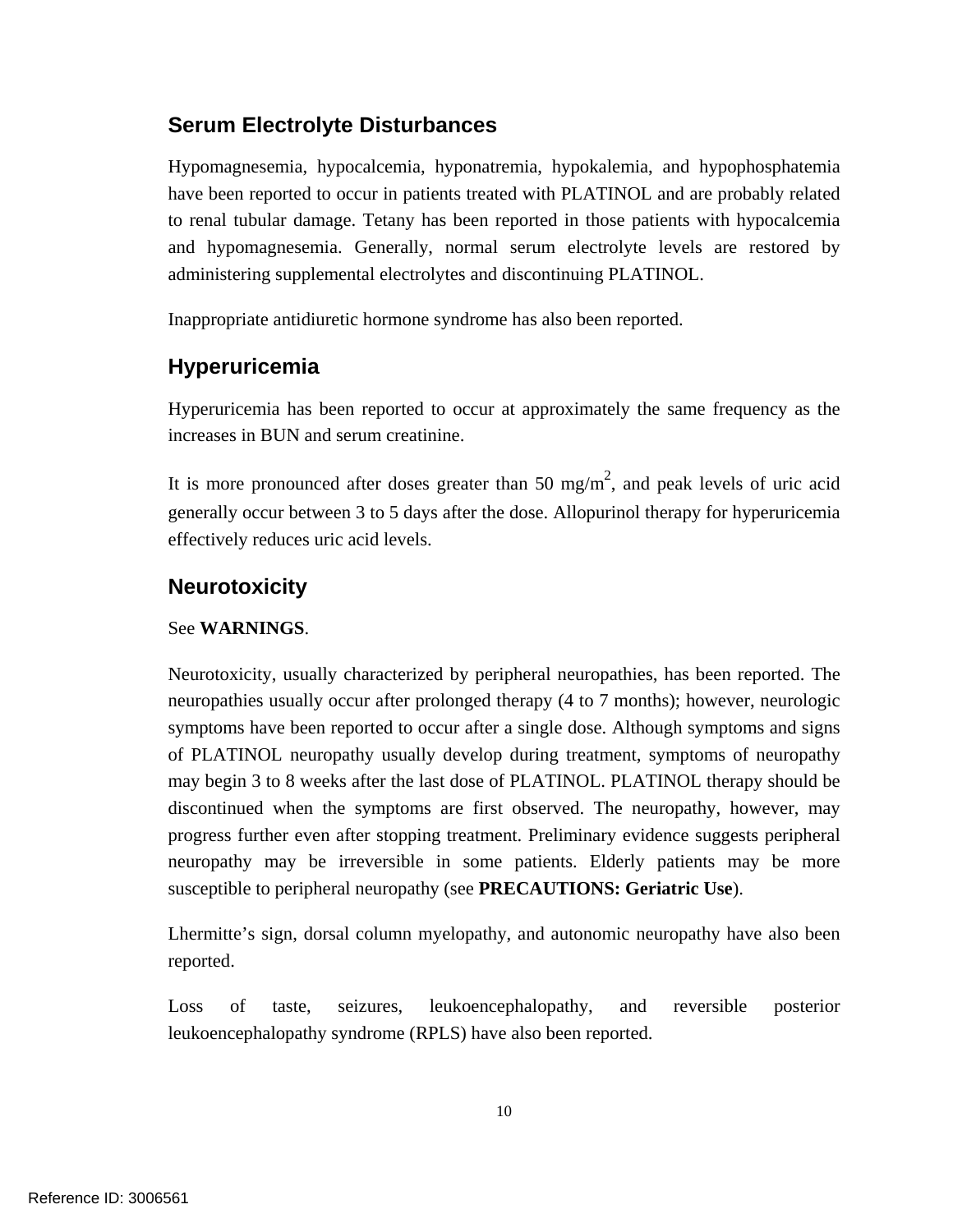Muscle cramps, defined as localized, painful, involuntary skeletal muscle contractions of sudden onset and short duration, have been reported and were usually associated in patients receiving a relatively high cumulative dose of PLATINOL and with a relatively advanced symptomatic stage of peripheral neuropathy.

# **Ocular Toxicity**

Optic neuritis, papilledema, and cerebral blindness have been reported in patients receiving standard recommended doses of PLATINOL. Improvement and/or total recovery usually occurs after discontinuing PLATINOL. Steroids with or without mannitol have been used; however, efficacy has not been established.

Blurred vision and altered color perception have been reported after the use of regimens with higher doses of PLATINOL or greater dose frequencies than recommended in the package insert. The altered color perception manifests as a loss of color discrimination, particularly in the blue-yellow axis. The only finding on funduscopic exam is irregular retinal pigmentation of the macular area.

### **Anaphylactic-Like Reactions**

Anaphylactic-like reactions have been reported in patients previously exposed to PLATINOL. The reactions consist of facial edema, wheezing, tachycardia, and hypotension within a few minutes of drug administration. Reactions may be controlled by intravenous epinephrine with corticosteroids and/or antihistamines as indicated. Patients receiving PLATINOL should be observed carefully for possible anaphylactic-like reactions and supportive equipment and medication should be available to treat such a complication.

### **Hepatotoxicity**

Transient elevations of liver enzymes, especially SGOT, as well as bilirubin, have been reported to be associated with PLATINOL administration at the recommended doses.

### **Other Events**

Cardiac abnormalities, hiccups, elevated serum amylase, rash, alopecia, malaise, asthenia, and dehydration have been reported.

Local soft tissue toxicity has been reported following extravasation of PLATINOL. Severity of the local tissue toxicity appears to be related to the concentration of the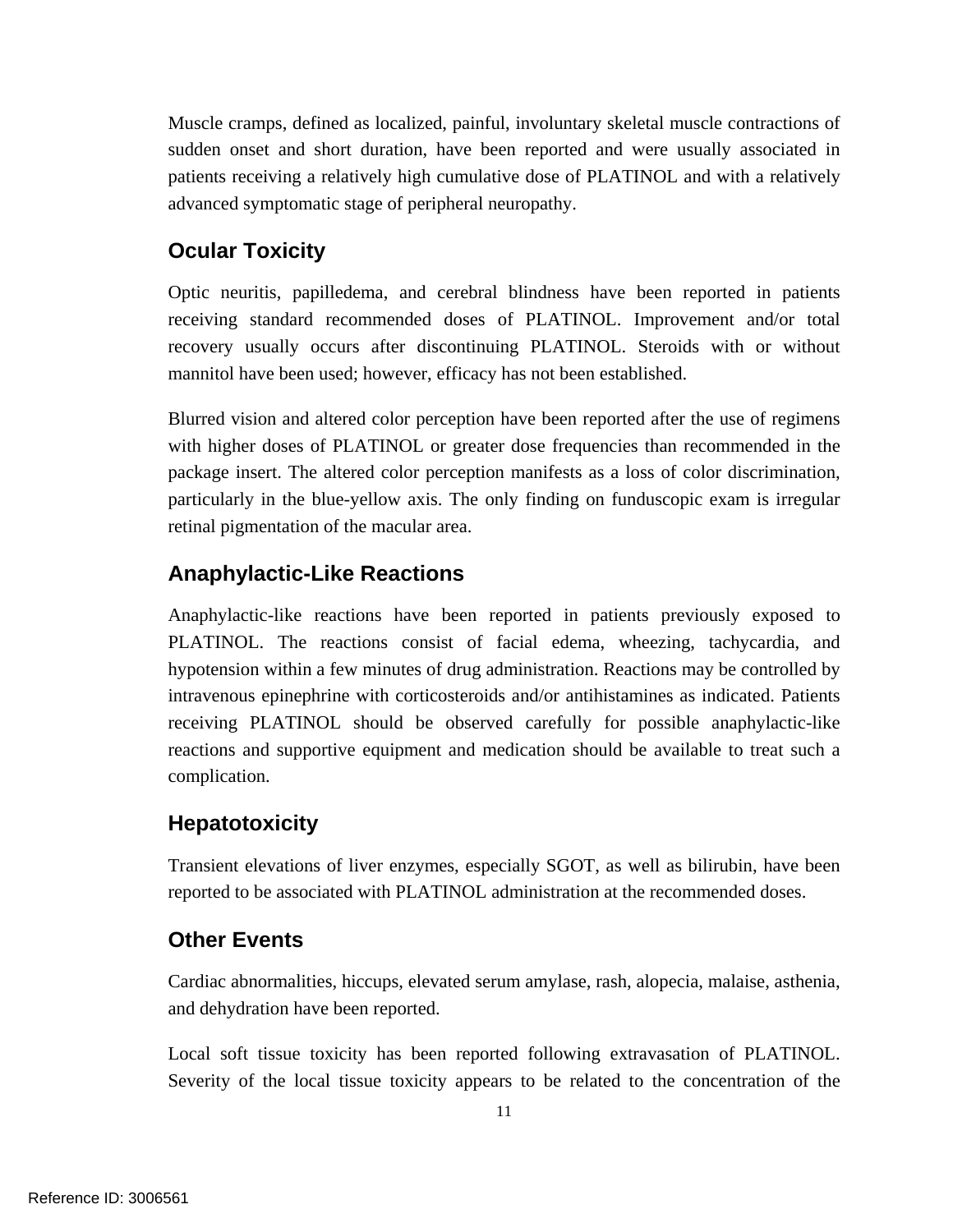PLATINOL solution. Infusion of solutions with a PLATINOL concentration greater than 0.5 mg/mL may result in tissue cellulitis, fibrosis, necrosis, pain, edema, and erythema.

### **OVERDOSAGE**

**Caution should be exercised to prevent inadvertent overdosage with PLATINOL.**  Acute overdosage with this drug may result in kidney failure, liver failure, deafness, ocular toxicity (including detachment of the retina), significant myelosuppression, intractable nausea and vomiting and/or neuritis. In addition, death can occur following overdosage.

No proven antidotes have been established for PLATINOL overdosage. Hemodialysis, even when initiated four hours after the overdosage, appears to have little effect on removing platinum from the body because of PLATINOL's rapid and high degree of protein binding. Management of overdosage should include general supportive measures to sustain the patient through any period of toxicity that may occur.

### **DOSAGE AND ADMINISTRATION**

PLATINOL is administered by slow intravenous infusion. PLATINOL SHOULD NOT BE GIVEN BY RAPID INTRAVENOUS INJECTION.

**Note: Needles or intravenous sets containing aluminum parts that may come in contact with PLATINOL should not be used for preparation or administration. Aluminum reacts with PLATINOL, causing precipitate formation and a loss of potency.** 

### **Metastatic Testicular Tumors**

The usual PLATINOL dose for the treatment of testicular cancer in combination with other approved chemotherapeutic agents is 20 mg/m<sup>2</sup> IV daily for 5 days per cycle.

### **Metastatic Ovarian Tumors**

The usual PLATINOL dose for the treatment of metastatic ovarian tumors in combination with cyclophosphamide is 75 to 100 mg/m<sup>2</sup> IV per cycle once every 4 weeks (DAY 1).

The dose of cyclophosphamide when used in combination with PLATINOL is  $600 \text{ mg/m}^2$  IV once every 4 weeks (DAY 1).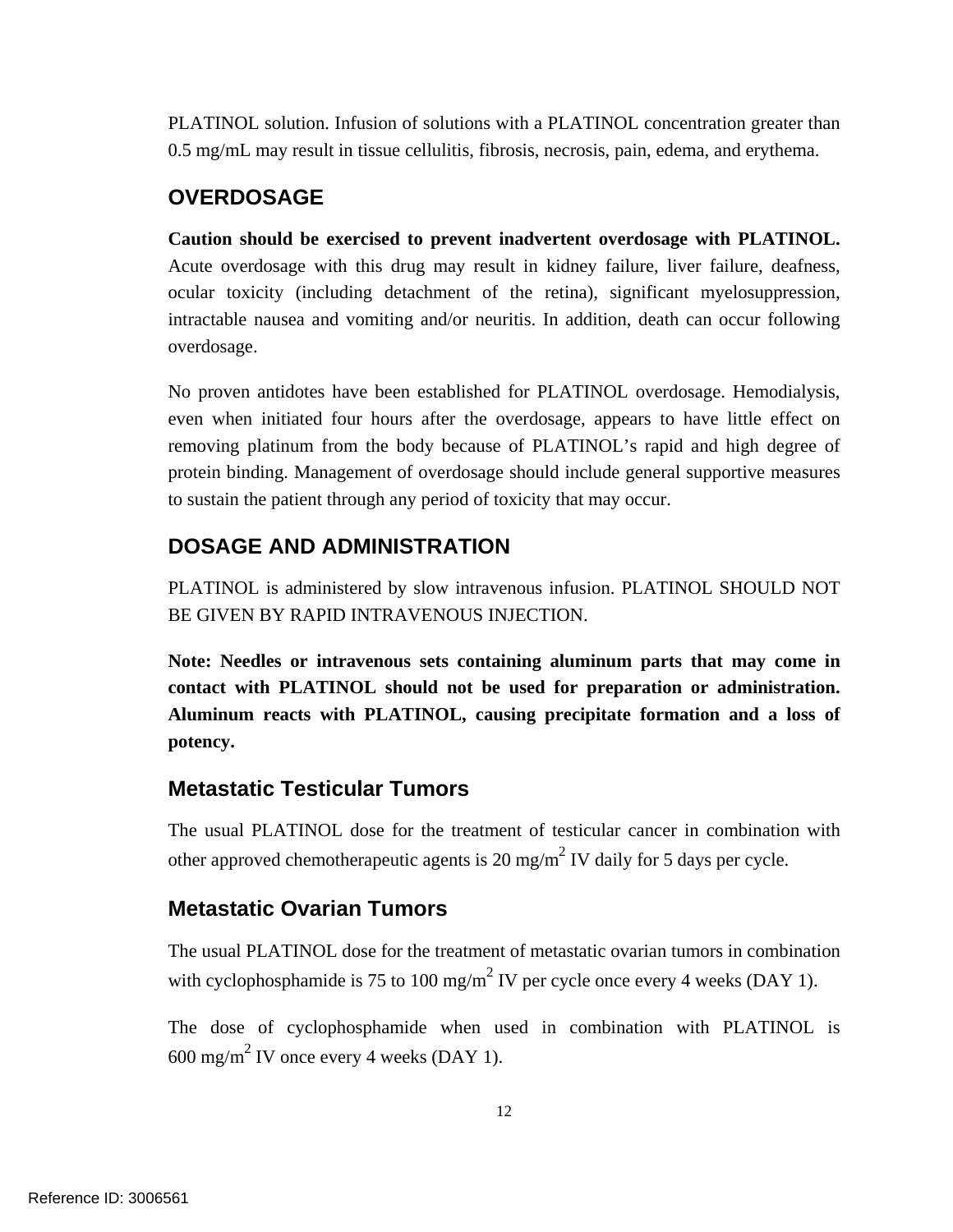For directions for the administration of cyclophosphamide, refer to the cyclophosphamide package insert.

In combination therapy, PLATINOL and cyclophosphamide are administered sequentially.

As a single agent, PLATINOL should be administered at a dose of 100 mg/m<sup>2</sup> IV per cycle once every 4 weeks.

### **Advanced Bladder Cancer**

PLATINOL should be administered as a single agent at a dose of 50 to 70 mg/m<sup>2</sup> IV per cycle once every 3 to 4 weeks depending on the extent of prior exposure to radiation therapy and/or prior chemotherapy. For heavily pretreated patients an initial dose of 50 mg/m<sup>2</sup> per cycle repeated every 4 weeks is recommended.

### **All Patients**

Pretreatment hydration with 1 to 2 liters of fluid infused for 8 to 12 hours prior to a PLATINOL dose is recommended. The drug is then diluted in 2 liters of 5% Dextrose in 1/2 or 1/3 normal saline containing 37.5 g of mannitol, and infused over a 6- to 8-hour period. If diluted solution is not to be used within 6 hours, protect solution from light. Adequate hydration and urinary output must be maintained during the following 24 hours.

A repeat course of PLATINOL should not be given until the serum creatinine is below 1.5 mg/100 mL, and/or the BUN is below 25 mg/100 mL. A repeat course should not be given until circulating blood elements are at an acceptable level (platelets  $\geq$ 100,000/mm<sup>3</sup>, WBC  $\geq$ 4000/mm<sup>3</sup>). Subsequent doses of PLATINOL should not be given until an audiometric analysis indicates that auditory acuity is within normal limits.

# **PREPARATION OF INTRAVENOUS SOLUTIONS**

#### **Preparation Precautions**

Caution should be exercised in handling the powder and preparing the solution of cisplatin. Procedures for proper handling and disposal of anticancer drugs should be utilized. Several guidelines on this subject have been published.<sup>1-4</sup> To minimize the risk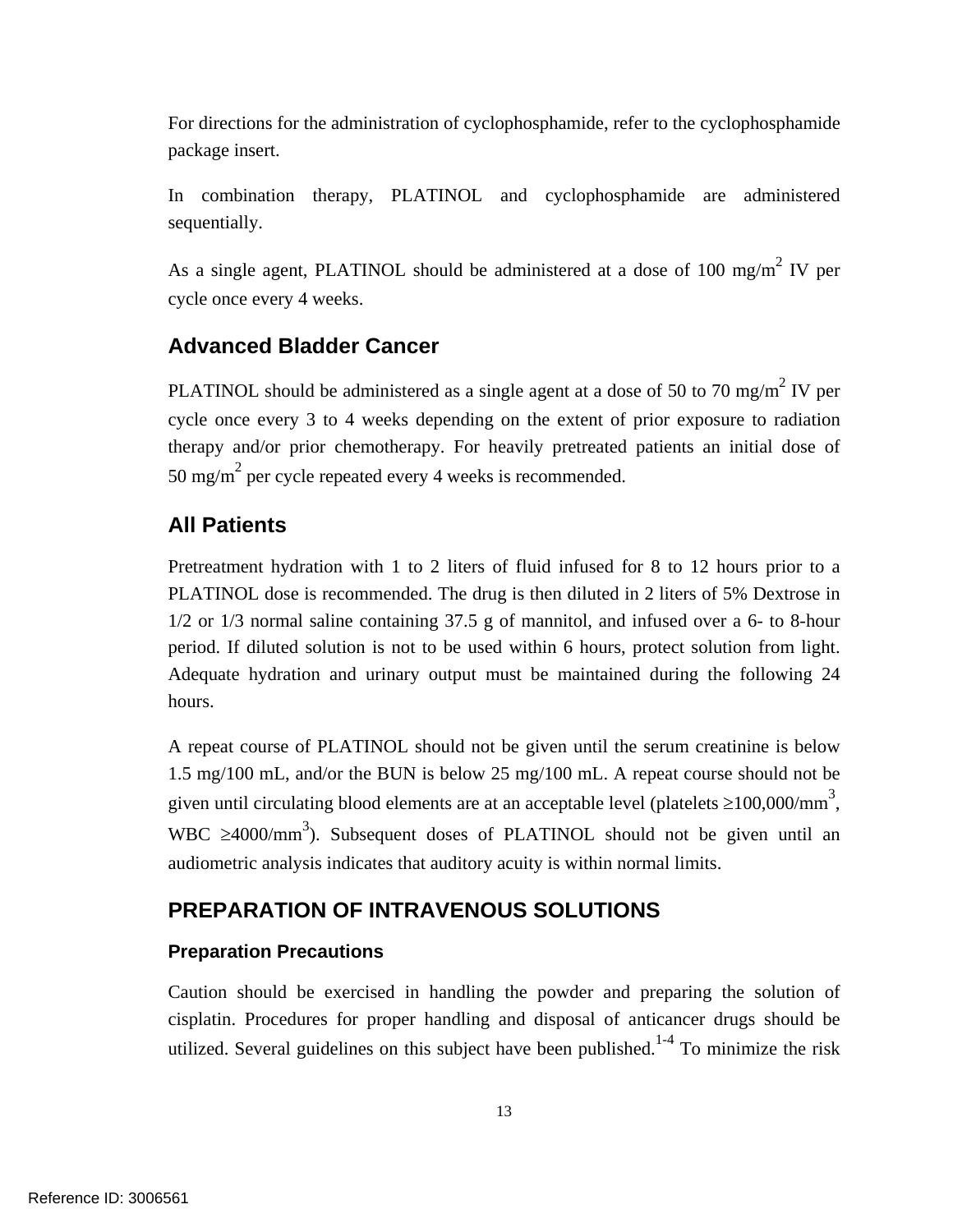of dermal exposure, always wear impervious gloves when handling vials and IV sets containing PLATINOL for injection.

Skin reactions associated with accidental exposure to cisplatin may occur. The use of gloves is recommended. If PLATINOL powder or PLATINOL solution contacts the skin or mucosa, immediately and thoroughly wash the skin with soap and water and flush the mucosa with water. More information is available in the references listed below.

#### **Instructions for Preparation**

The 50 mg vials should be reconstituted with 50 mL of Sterile Water for Injection, USP. Each mL of the resulting solution will contain 1 mg of PLATINOL.

Reconstitution as recommended results in a clear, colorless to slight yellow solution.

The reconstituted solution should be used intravenously only and should be administered by IV infusion over a 6- to 8-hour period (see **DOSAGE AND ADMINISTRATION**).

Parenteral drug products should be inspected visually for particulate matter and discoloration prior to administration, whenever solution and container permit.

NOTE TO PHARMACIST: Exercise caution to prevent inadvertent PLATINOL overdosage. Please call prescriber if dose is greater than  $100 \text{ mg/m}^2$  per cycle. Aluminum and flip-off seal of vial have been imprinted with the following statement:

## **CALL DR. IF DOSE>100 MG/M**<sup>2</sup> **/CYCLE.**

#### **STABILITY**

Unopened vials of dry powder are stable for the lot life indicated on the package when stored at room temperature  $(25^{\circ} \text{ C}, 77^{\circ} \text{ F})$ .

The reconstituted solution is stable for 20 hours at room temperature  $(25^{\circ} \text{ C}, 77^{\circ} \text{ F})$ . Solution removed from the amber vial should be protected from light if it is not to be used within six hours.

**Important Note:** Once reconstituted, the solution should be kept at room temperature ( $25^{\circ}$  C,  $77^{\circ}$  F). If the reconstituted solution is refrigerated a precipitate will form.